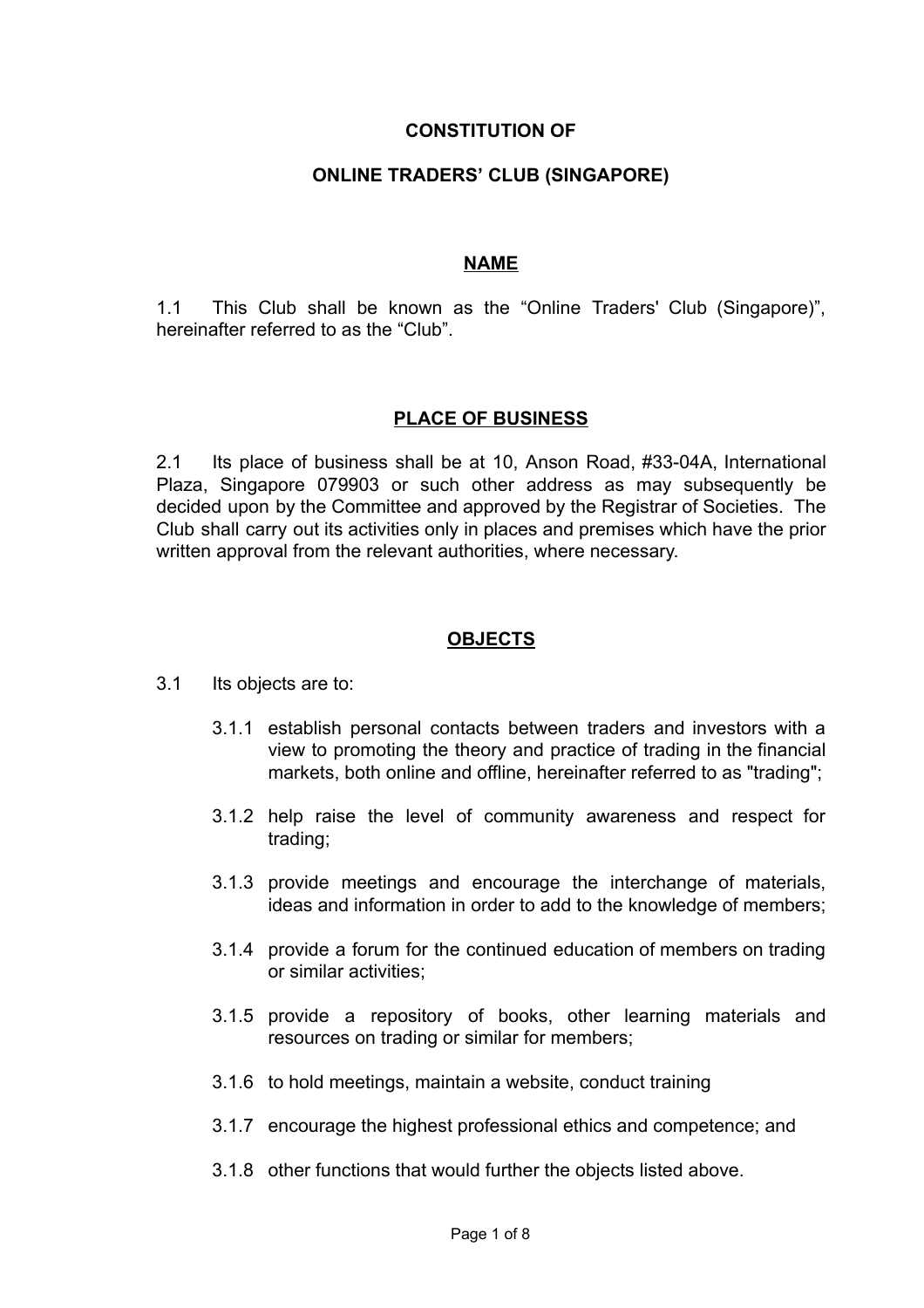## **MEMBERSHIP QUALIFICATION AND RIGHTS**

4.1 Membership is open to any person who is interested in or engaged in options trading or similar activity. Persons who are below 18 years of age shall not be accepted as members without the written consent of their parent or guardian.

4.2 Only members who are 21 years of age and above shall have the right to vote and to hold office in the Club.

4.3 Honorary membership will be awarded to those members who made significant contributions to the club. The membership will be nominated by at least 2 full members and approved by the committee. Honorary members are life members without the need to pay membership fee. Honorary members do not have the right to vote.

# **APPLICATION FOR MEMBERSHIP**

5.1 A person wishing to join the Club should submit his particulars to the Secretary on a prescribed form.

5.2 The Committee will decide on the application for membership.

5.3 A copy of the Constitution shall be furnished to every approved member upon payment of the requisite fee determined by the Committee.

# **ENTRANCE FEES, SUBSCRIPTIONS AND OTHER DUES**

6.1 The entrance fees and subscriptions shall be determined by the General Meeting on recommendation from the Committee from time to time.

6.2 Unless decided otherwise by the Committee, annual subscriptions are payable in advance within the first month of joining the Club. If a member falls into arrears with his subscription or other dues, he shall be informed immediately by the Treasurer. If he fails to settle his arrears within four weeks of their becoming due, he shall not be entitled to the privileges of membership until he settles his account. If he falls into arrears for more than three months, he will automatically cease to be a member and the Committee may take legal action against him provided that they are satisfied that he has received due notice of his debts.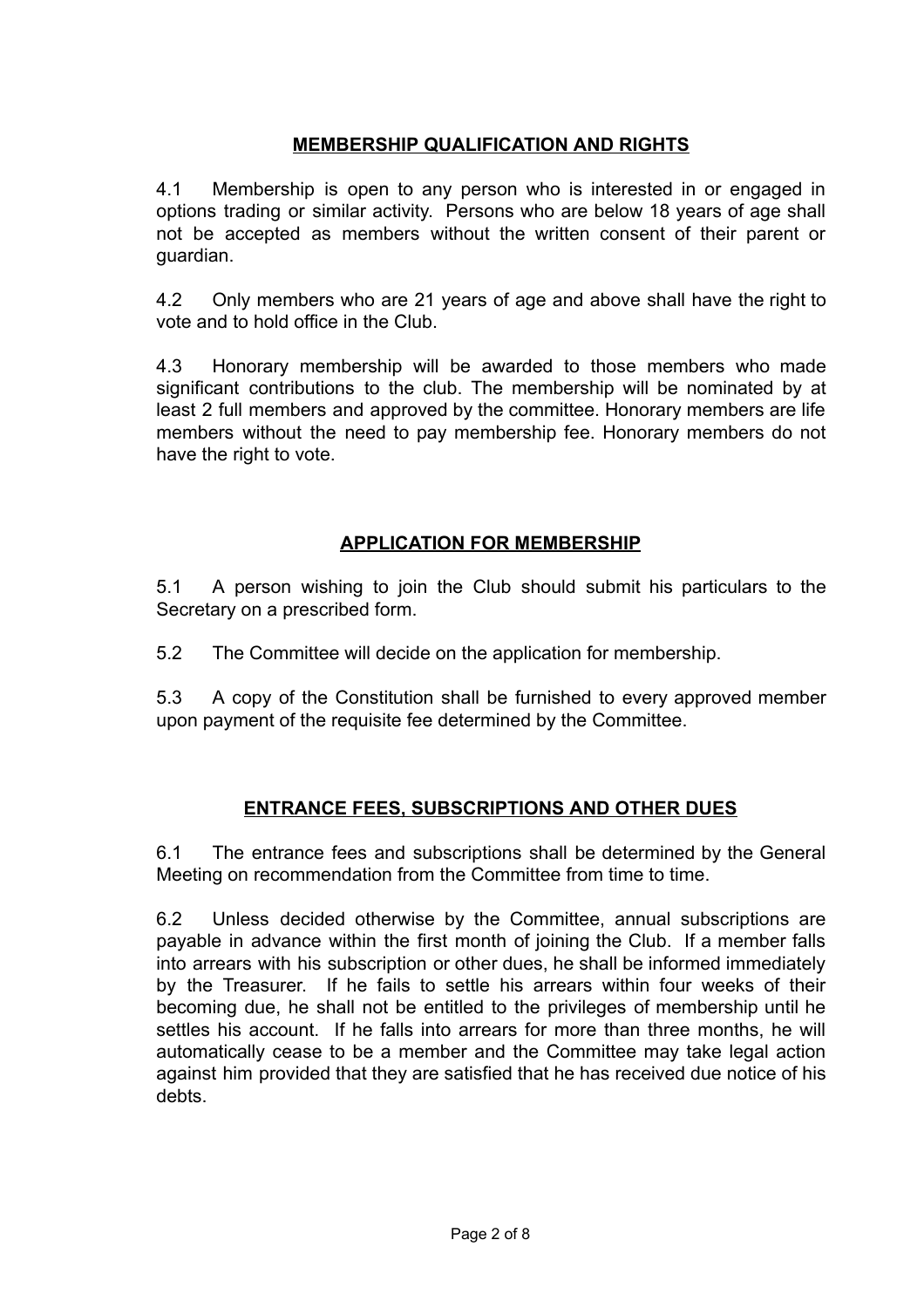# **SUPREME AUTHORITY AND GENERAL MEETINGS**

7.1 The supreme authority of the Club is vested in a General Meeting of members presided over by the President.

7.2 An Annual General Meeting shall be held within 6 months from the end of the financial year.

7.3 At other times, an Extraordinary General Meeting must be called by the President on the request in writing of not less than 25% of the total voting membership or 30 voting members, whichever is the lesser, and may be called at anytime by order of the Committee. The notice in writing shall be given to the Secretary setting forth the business that is to be transacted. The Extraordinary General Meeting shall be convened within two months from receiving this request to convene the Extraordinary General Meeting.

7.4 If the Committee does not within two months after the date of the receipt of the written request proceed to convene an Extraordinary General Meeting, the members who requested for the Extraordinary General Meeting shall convene the Extraordinary General Meeting by giving ten days' notice to voting members setting forth the business to be transacted and simultaneously posting the agenda on the Club's web site.

7.5 At least two weeks' notice shall be given of an Annual General Meeting and at least ten days' notice of an Extraordinary General Meeting. Notice of meeting stating the date, time and place of meeting shall be sent by the Secretary to all voting members. The particulars of the agenda shall be posted on the Club's web site four days in advance of the meeting.

7.6 Unless otherwise stated in this Constitution, voting by proxy shall not be allowed at all General Meetings.

- 7.7 The following points will be considered at the Annual General Meeting:
	- a) The previous financial year's accounts and annual report of the Committee.
	- b) Where applicable, the election of office-bearers and Honorary Auditors for the following term.

7.8 Any member who wishes to place an item on the agenda of a General Meeting may do so provided he gives notice to the Secretary one week before the meeting is due to be held.

7.9 At least 25% of the total voting membership or 30 voting members, whichever is the lesser, present at a General Meeting shall form a quorum. Proxies shall not be constituted as part of the quorum.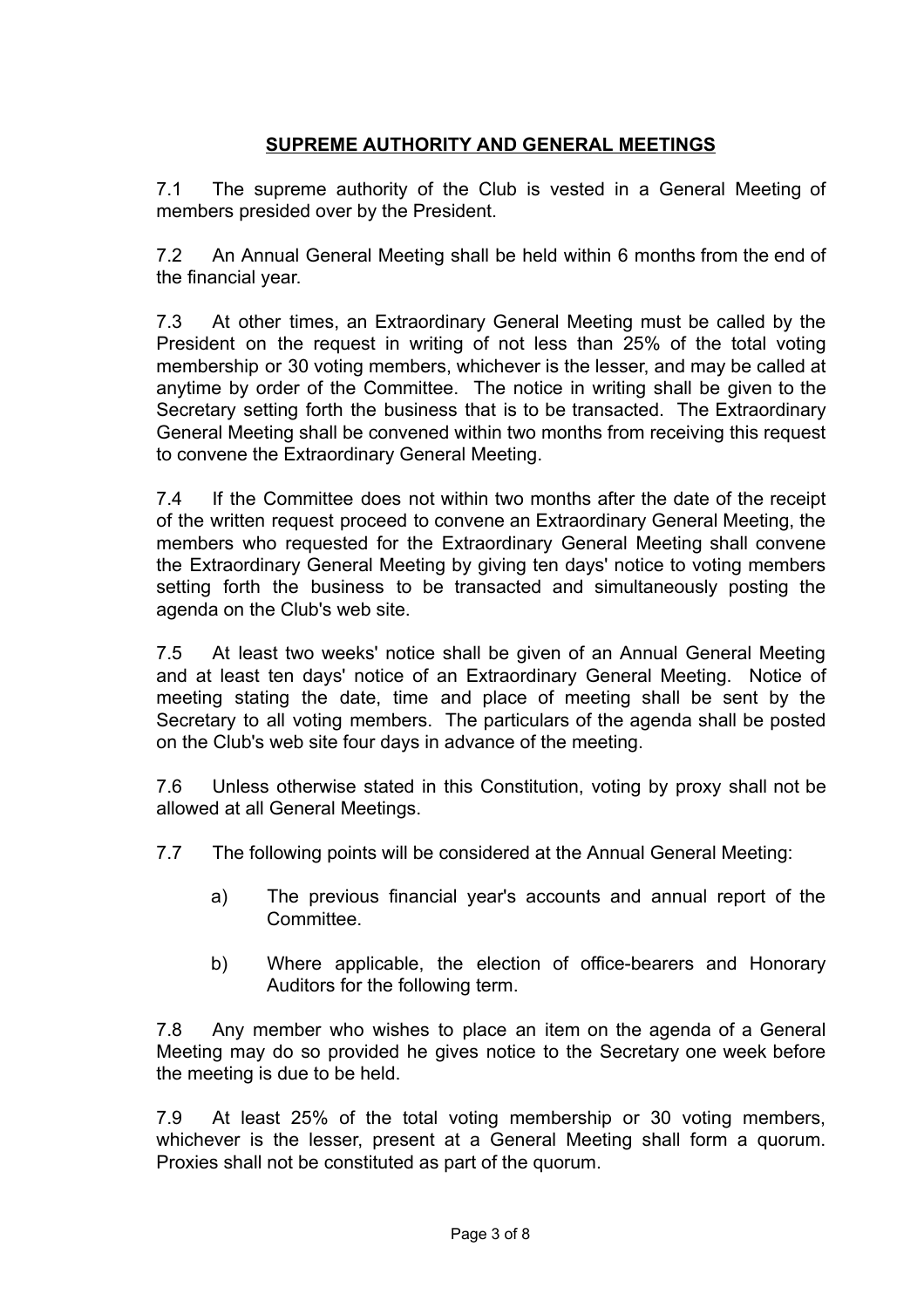7.10 In the event of there being no quorum at the commencement of a General Meeting, the meeting shall be adjourned for half an hour and should the number then present be insufficient to form a quorum, those present shall be considered a quorum, but they shall have no power to amend any of the existing rules.

## **MANAGEMENT AND COMMITTEE**

8.1 The administration of the Club shall be entrusted to a Committee consisting of the following to be elected at each Annual General Meeting:

A President

A Vice-President (Optional)

A Secretary

An Assistant Secretary (Optional)

A Treasurer

An Assistant Treasurer (Optional)

Up to Five Ordinary Committee Members

8.2 Names for the above offices shall be proposed and seconded at the Annual General Meeting and election will follow on a simple majority vote of the members. All office-bearers may be re-elected to the same or related post for a consecutive term of office. The term of office of the Committee is one year.

8.3 Election will be either by show of hands or, subject to the agreement of the majority of the voting members present, by a secret ballot. In the event of a tie, a re-vote shall be taken and if it still results in a tie, a lot shall be drawn to determine who shall be the successful candidate unless the contesting candidate(s) withdrew in favour of one of themselves.

8.4 A Committee Meeting shall be held at least once every three months after giving two days' notice to Committee Members. The President may call a Committee Meeting at any time by giving five days' notice. At least half of the Committee Members must be present for its proceedings to be valid.

8.5 Any member of the Committee absenting himself from three meetings consecutively without satisfactory explanations shall be deemed to have withdrawn from the Committee and a successor may be co-opted by the Committee to serve until the next Annual General Meeting. Any changes in the Committee shall be notified to the Registrar of Societies within two weeks of the change.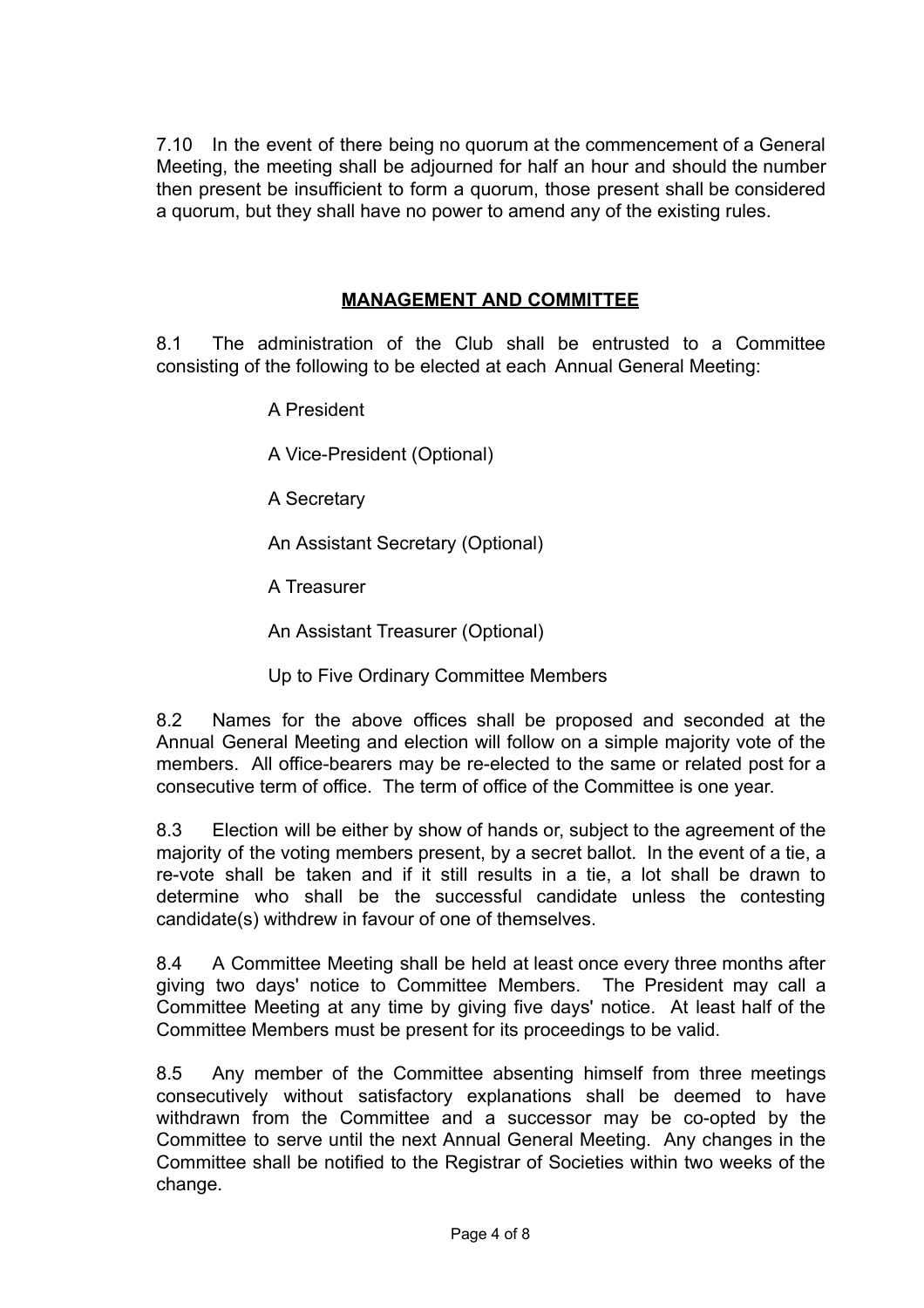8.6 The duty of the Committee is to organise and supervise the day-to-day activities of the Club. The Committee may not act contrary to the expressed wishes of the General Meeting of members without prior reference to it and always remains subordinate to the General Meetings of members.

8.7 The Committee has power to authorise the expenditure of a sum not exceeding \$5,000 per month from the Club's funds for the Club's purposes.

# **DUTIES OF OFFICE-BEARERS**

9.1 The President shall chair all General and Committee meetings. He shall also represent the Club in its dealings with outside persons.

9.2 The Vice-President shall assist the President and deputise for him in his absence.

9.3 The Secretary shall keep all records, except financial, of the Club and shall be responsible for their correctness. He will keep minutes of all General and Committee meetings. He shall maintain an up-to-date Register of Members at all times. He may also represent the Club in its dealings with outside persons.

9.4 The Assistant Secretary shall assist the Secretary and deputise for him in his absence.

9.5 The Treasurer shall keep all funds and collect and disburse all moneys on behalf of the Club and shall keep an account of all monetary transactions and shall be responsible for their correctness. He is authorised to expend up to \$1000 per month for petty expenses on behalf of the Club. He will not keep more than \$5000 in the form of cash and money in excess of this will be deposited in a bank to be named by the Committee. Cheques, etc. for withdrawals from the bank will be signed by the Treasurer and either the President or the Vice-President or the Secretary.

9.6 The Assistant Treasurer shall assist the Treasurer and deputise for him in his absence.

9.7 Ordinary Committee Members shall assist in the general administration of the Club and perform duties assigned by the Committee from time to time.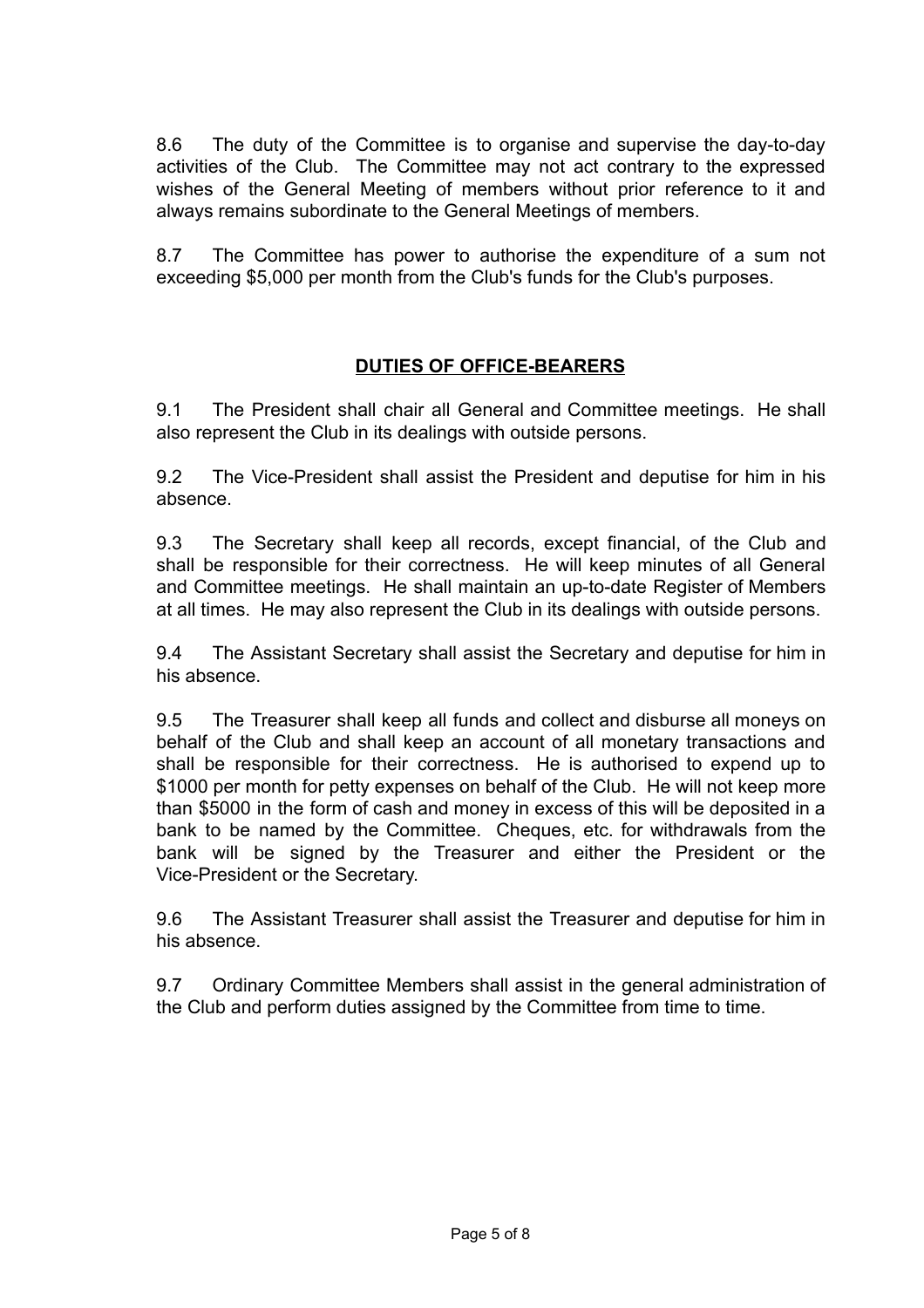# **AUDIT AND FINANCIAL YEAR**

10.1 One voting member, not being member of the Committee, shall be elected as Honorary Auditors at each Annual General Meeting and will hold office for a term of one year.

- 10.2 They:
	- a) Will be required to audit each year's accounts and present a report upon them to the Annual General Meeting.
	- b) May be required by the President to audit the Club's accounts for any period within their tenure of office at any date and make a report to the Committee.
- 10.3 The financial year shall be from 1st May to 30th Apr.

### **TRUSTEES**

11.1 If the Club at any time acquires any immovable property, such property shall be vested in trustees subject to a declaration of trust.

- 11.2 The trustees of the Club shall:
	- a) Not be more than four and not less than two in number.
	- b) Be elected by a General Meeting of members.
	- c) Not effect any sale or mortgage of property without the prior approval of the General Meeting of members.
- 11.3 The office of the trustee shall be vacated:
	- a) If the trustee dies or becomes a lunatic or of unsound mind.
	- b) If he is absent from the Republic of Singapore for a period of more than one year.
	- c) If he is guilty of misconduct of such a kind as to render it undesirable that he continues as a trustee.
	- d) If he submits notice of resignation from his trusteeship.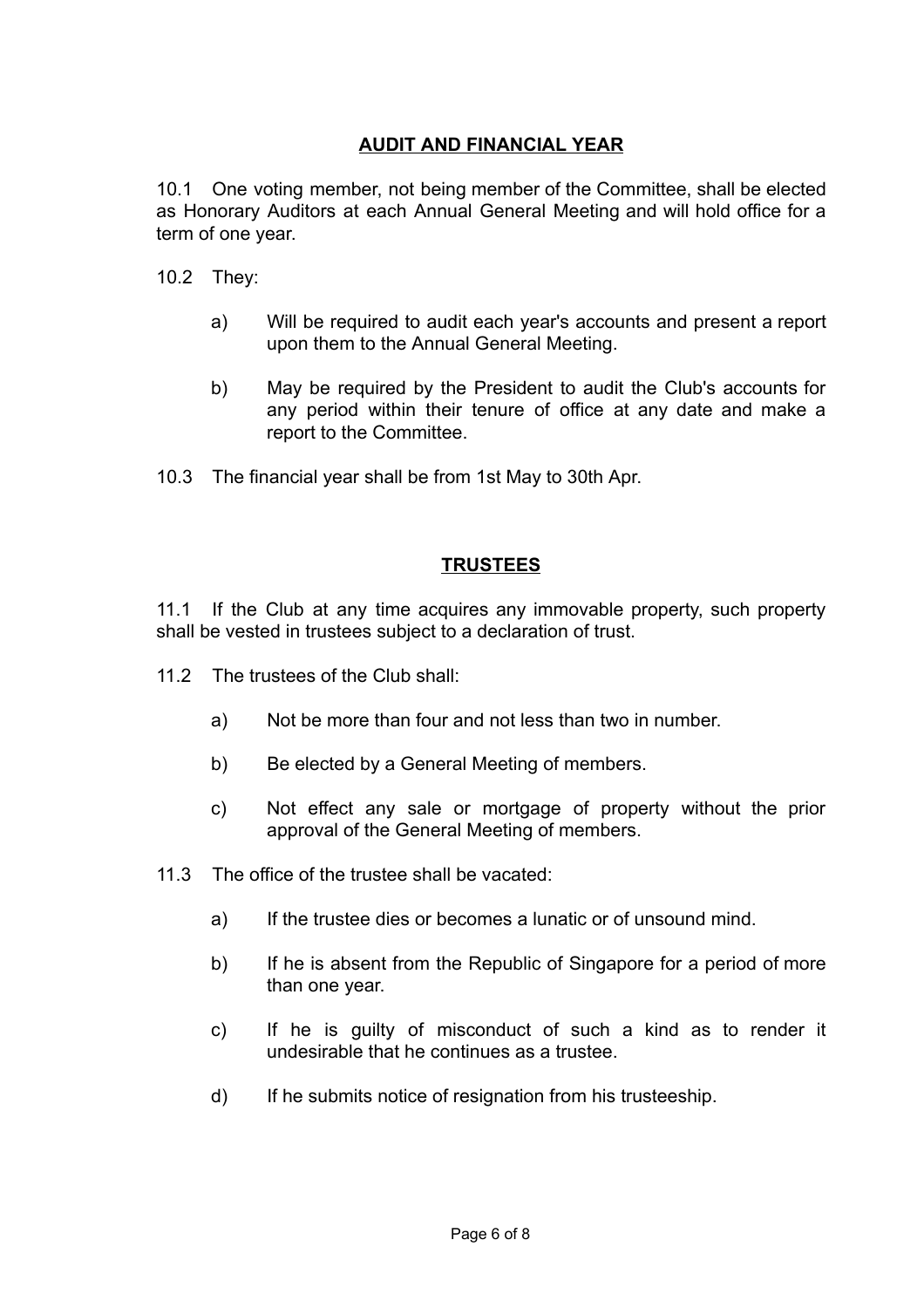11.4 Notice of any proposal to remove a trustee from his trusteeship or to appoint a new trustee to fill a vacancy must be given by posting it on the Club's web site at least two weeks before the General Meeting at which the proposal is to be discussed. The result of such General Meeting shall then be notified to the Registrar of Societies.

11.5 The address of each immovable property, name of each trustee and any subsequent change must be notified to the Registrar of Societies.

### **VISITORS AND GUESTS**

12.1 Visitors and guests may be admitted into the premises of the Club but they shall not be admitted into the privileges of the Club. All visitors and guests shall abide by the Club's rules and regulations.

## **PROHIBITIONS**

13.1 Gambling of any kind, excluding the promotion or conduct of a private lottery which has been permitted under the Private Lotteries Act Cap 250, is forbidden on the Club's premises. The introduction of materials for gambling or drug taking and of bad characters into the premises is prohibited.

13.2 The funds of the Club shall not be used to pay the fines of members who have been convicted in a court of law.

13.3 The Club shall not engage in any trade union activity as defined in any written law relating to trade unions for the time being in force in Singapore.

13.4 The Club shall not attempt to restrict or interfere with trade or make directly or indirectly any recommendation to, any arrangement with its members which has the purpose or is likely to have the effect of fixing or controlling the price or any discount, allowance or rebate relating to any goods or service which adversely affect consumer interests.

13.5 The Club shall not indulge in any political activity or allow its funds and/or premises to be used for political purposes.

13.6 The Club shall not hold any lottery, whether confined to its members or not, in the name of the Club or its office-bearers, Committee or members unless with the prior approval of the relevant authorities.

13.7 The Club shall not raise funds from the public for whatever purposes without the prior approval in writing of the Head, Licensing Division, Singapore Police Force and other relevant authorities.